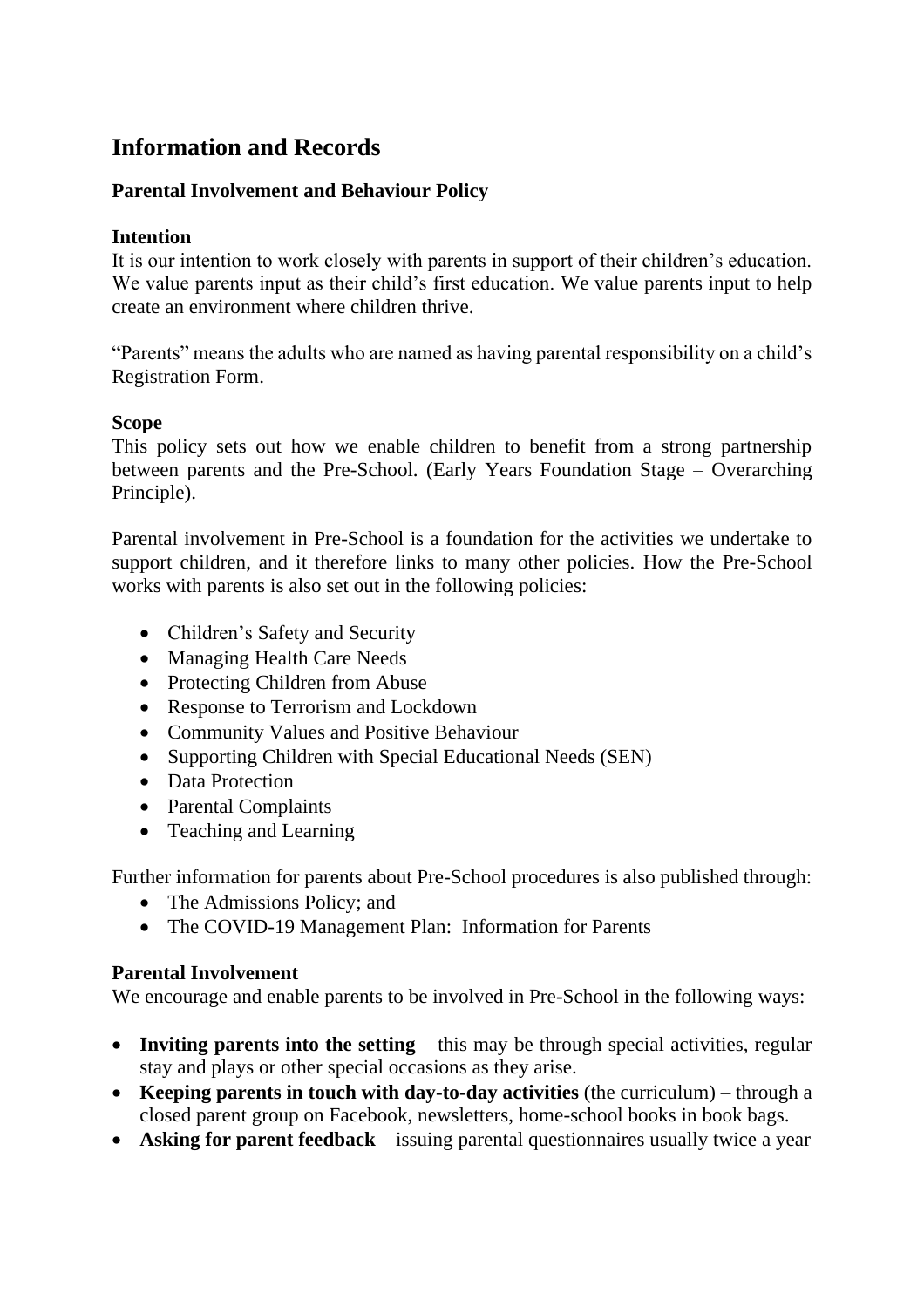We encourage and enable parents to be involved in their child's education and development through:

- **Allocating a key person for each child**. The role of the key person is set out in the Teaching and Learning policy.
- **Using Tapestry Online Journal** to allow parents to keep in touch with their child's learning and development; to see observations; to comment and to upload observations from home.
- **Offering parent consultation sessions** when parents can speak to their child's key person
- **Reviewing and reporting to parents on their child's progress**, usually twice a year. Formal reviews are undertaken around 6-8 weeks after a child starts (Learning Development Check<sup>1</sup>); and prior to the end of the year/a child's transition to a new setting/Reception.

The lists above are not exhaustive. We keep under review our arrangements for parental involvement, seeking always to build on good practice and to adapt in the light of feedback.

Sometimes we are required by law or local advice to change, amend, or restrict how parents can be involved in the Pre-School. The **COVID-19 Management Plan – Information for Parents** sets out the response to the pandemic and how we keep parents involved in the Pre-School within the constraints in place at the time. It also sets out the steps we take to keep parents informed with changes and to encourage and enable them to support their child's learning at home, as appropriate.

#### **Parent Committee**

The Pre-School is run by a parent committee, and this provides an excellent way for parents to be informed of and involved in the activities within Pre-School. Parents are elected to named roles within the Committee (Chair, Vice Chair, Treasurer for example) or become general members who work in support of the Pre-School.

The Committee undertakes a number of social and fundraising functions in support of the Pre-School, as well as contributing to the governance of the setting.

All parents are invited to attend Committee meetings. Dates are advertised in advance in the newsletter and on Facebook. More recently, meetings have taken place over Zoom.

#### **Parental Behaviour**

The Pre-School operates a zero-tolerance policy regarding any behaviour that may cause harassment or distress. This includes behaviour of parents towards staff, towards each other and towards children.

 $<sup>1</sup>$  Learning Development Checks meet the legal requirements for the Two-Year Check.</sup>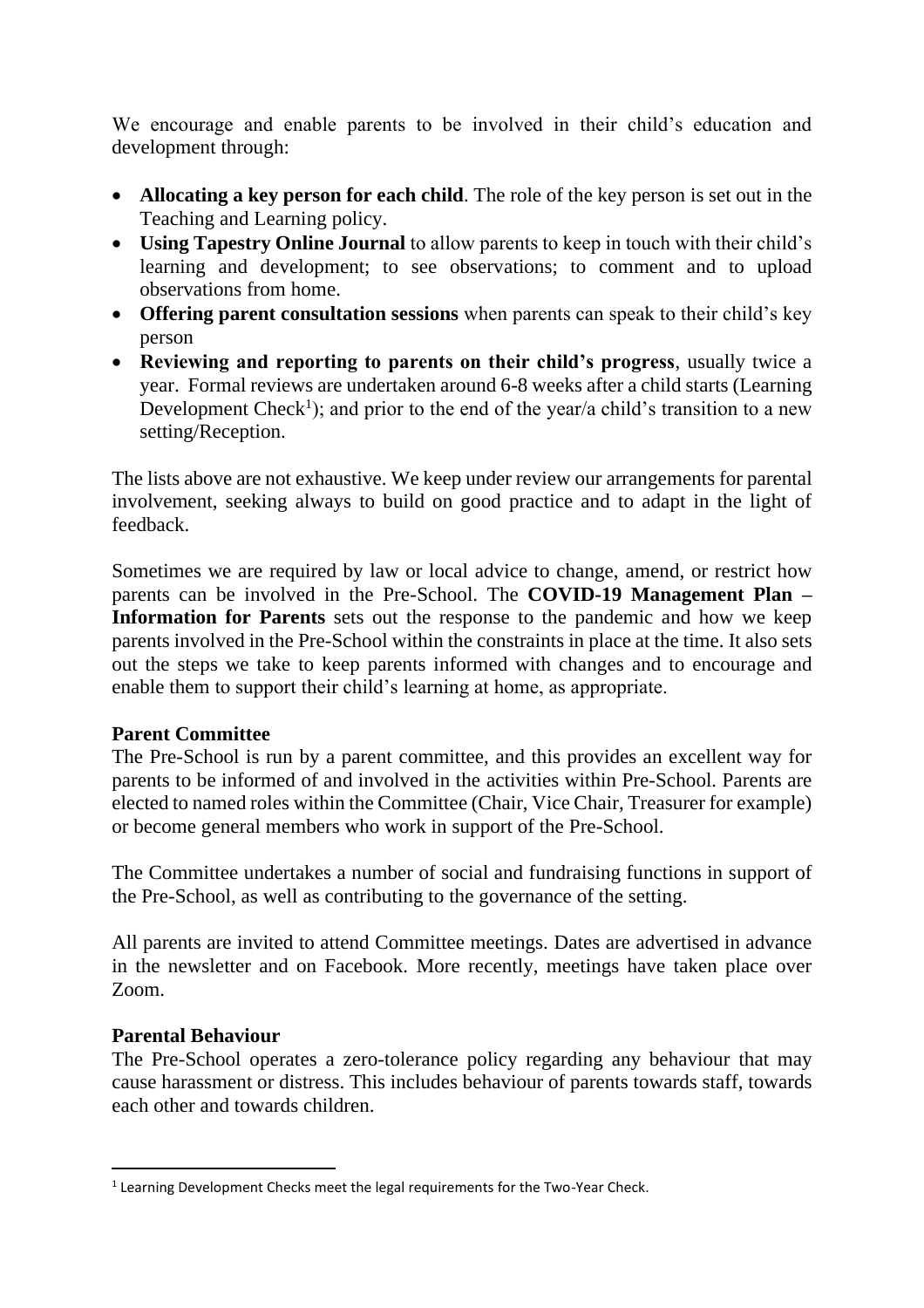Behaviour that is considered unacceptable may include but is not limited to:

- Shouting in person or over the telephone
- Speaking in aggressive or threatening tone
- Physically intimidating/threatening
- Swearing
- Pushing or hitting another person
- Spitting
- Racist or sexist comments
- Bullying that is, behaviour which is offensive, intimidating, malicious or insulting; and/or behaviour that undermines, humiliates, denigrates, or injures the recipient

The Pre-School reserves the right to take any necessary actions to ensure that members of the Pre-school are not subject to unacceptable or abusive behaviour. This may include asking the parent/carer to leave the premises immediately.

The Pre-School may inform the Police of unacceptable or abusive behaviour towards staff or others. The Police may be informed at the time of the incident or at a subsequent date if abuse is persistent or repeated. The Pre-School may also seek legal advice and take appropriate legal steps in response to abusive or persistently inappropriate behaviour.

Incidents of inappropriate or abusive behaviour by parents towards staff/other adults will be recorded in the Pre-School Incidents file. The Pre-School will share records of abusive or inappropriate behaviour with statutory agencies as required.

Staff who witness inappropriate behaviour of an adult towards a child once the child is in the adult's care will record and report the incident in line with the procedures in the Safeguarding: Protecting Children from Abuse Policy.

#### **Social Networking Sites**

On occasions social media websites can be used to fuel complaints and campaigns against Early Years Settings. All concerns and complaints about the Pre-School should be made following the Parental Complaints Policy.

Should a parents post on any social media site comments relating to the Pre-School, staff (named or otherwise), other parents or children that are offensive, threatening, libellous, defamatory, or inappropriate; or that bully, are offensive or maliciously undermine the Pre-School's reputation there will be consequences to their actions. Posts will be reported under the appropriate "Report" section of the site. All social network sites have clear rules about the content posted and there are procedures in place to ensure these are not breached. The Pre-School would also expect any parent/carer to remove any such comments immediately. The Pre-School will record the incident; report to the Police/statutory authorities as appropriate and may take legal advice on the next steps.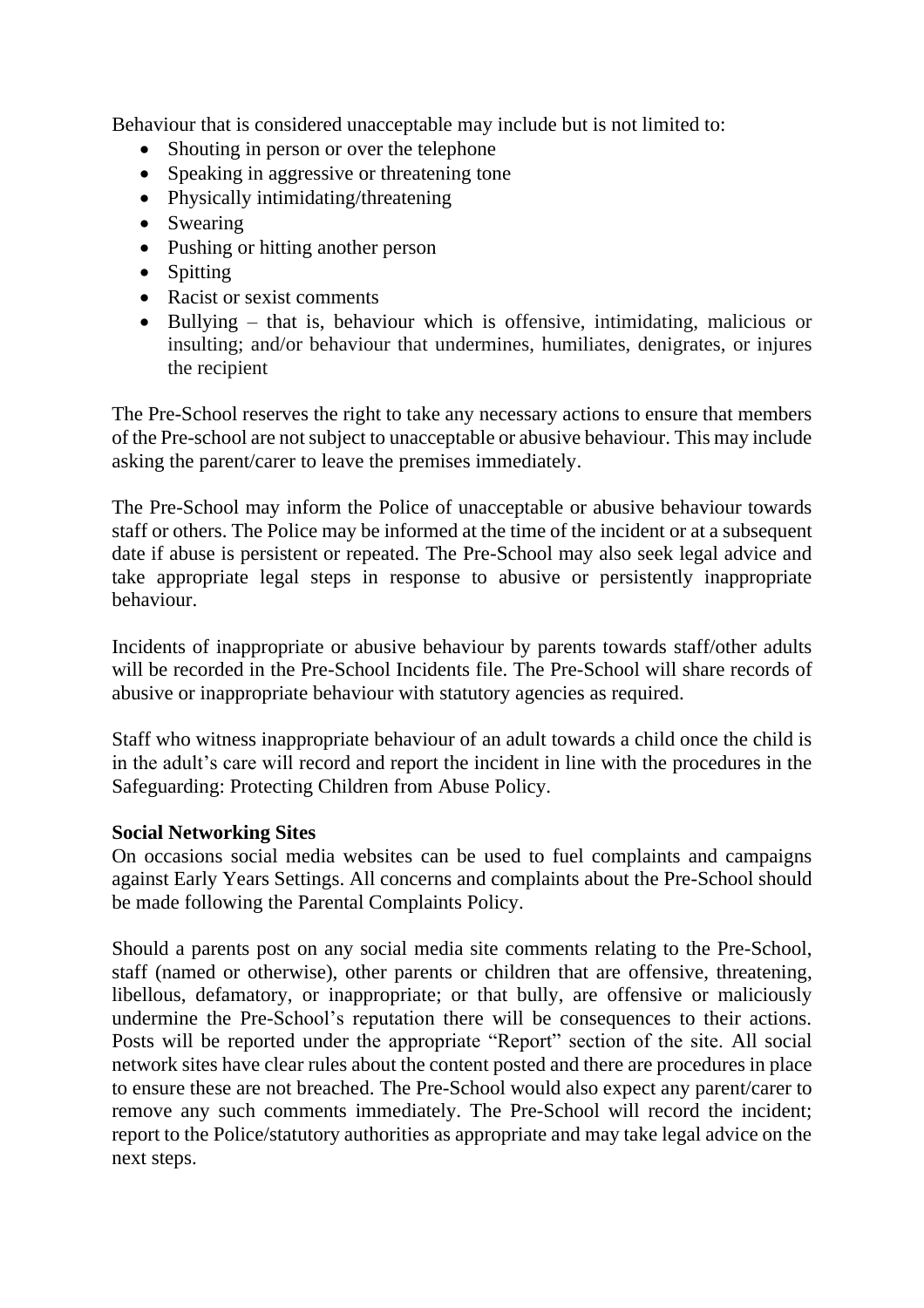## **Online Fora Managed by Pre-School**

The Pre-School manages two online fora:

- A closed Facebook Group for Parents; and
- Tapestry

The Pre-School expects both fora to provide a positive and safe place for parents to find out more about the Pre-School, their child's experiences, and their child's learning and development; and to share information with staff.

The Pre-School expects parents to maintain polite, respectful behaviour in these online spaces, as they would when dealing with staff/peers face-to-face.

Parents who post abusive or unacceptable comments online within the groups managed by Pre-School can expect that there will be consequences to their actions. Comments may be noted, recorded and referred to appropriate authorities, including the Police or other relevant statutory bodies. The Pre-School reserves the right to delete comments; delete parent accounts or remove group membership; and/or seek legal advice in the light of abusive or inappropriate online behaviour. Any behaviour which may cause staff concern about a child's safety or welfare will be acted upon in line with the procedures set out in the Safeguarding: Protecting Children from Abuse policy.

#### **Closed Facebook Group for Parents**

Pre-School staff administer and monitor the site. Membership is limited to the adults named with parental responsibility on the child's registration form and membership is permitted following a child's first day attending Pre-School. Parents must request membership and answer set questions in order to join. Staff establish group rules which are shared with parents and are published on the site. Parents must agree to the rules to join. Membership requests which do not answer the questions are declined, even if staff know they are parents.

Staff administrators may remove a member if the member's comments or actions break the group rules. Any group post considered in breach the Facebook code of conduct will be reported to Facebook and posts that may break the law will be referred to the Police or other relevant statutory authority.

Staff administrators remove parents as group members once their child leaves Pre-School. Parents may remain group members if their child leaves Pre-School at the end of the academic year and a younger sibling starts at the beginning of the next academic year; or if two (or more) siblings attend Pre-School and only one child leaves.

The Pre-School may decide to suspend the Facebook Parent Group at any point.

#### **Tapestry**

From September 2021 the Pre-School is using Tapestry online learning journal to record staff observations and keep records on a child's progress. Tapestry enables parents to have uninterrupted access to their child's learning records and observations. It also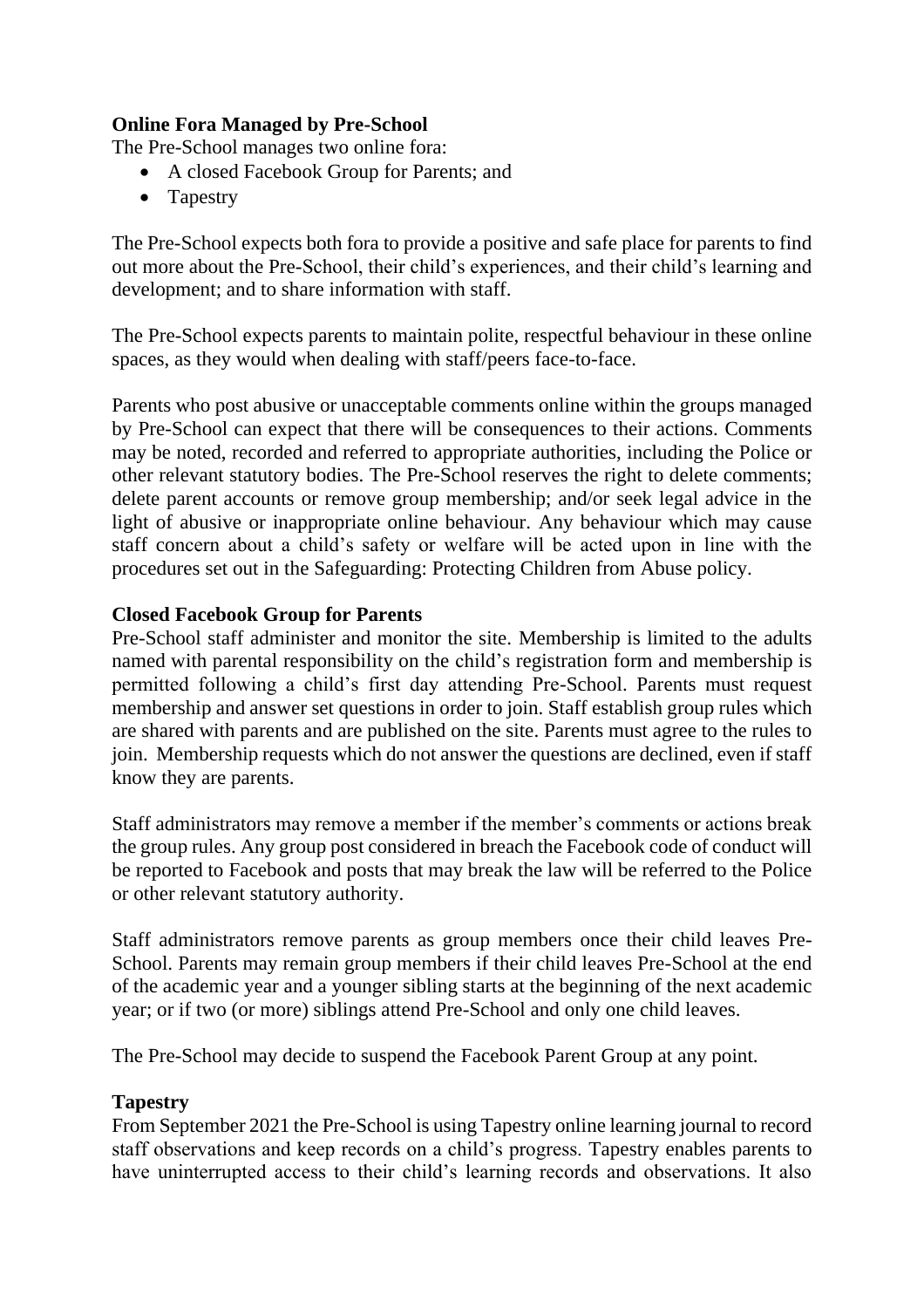provides opportunities for the parents to add their own comments, observations, and memos.

Pre-School staff administer and monitor the site. Parent are invited to by the Pre-School to set up their accounts. Parent (relative) accounts are offered to the adults who are named with parental responsibility on a child's registration form. Parents will be invited to set up their Tapestry account within 6-8 weeks of their child starting Pre-School.

Parental accounts may be removed if parent behaviour online breaches the behavioural expectations set out above or is otherwise considered to be abusive or inappropriate. Any comments posted that may break the law will be reported to the Police. Any comments posted that give rise to concerns about a child's safety or welfare will be reported to statutory authorities in line with the Safeguarding: Protecting Children from Abuse Policy. The removal of parental access does not affect the child account, as staff will continue to record observations and reports. These will be shared with parents in alternative formats, should the parent access be blocked by staff.

A child's records will be shared with parents when a child leaves the setting, in line with the options provided by Tapestry. Child accounts will be deactivated within 24 hours of the date they leave. Tapestry has pre-set timescales allowing parents to download their child's records once the child account has been deactivated. Parents will not be readmitted to Tapestry once their child account has been deactivated and records cannot be retrieved beyond the periods stated by Tapestry on their website. If a child returns to Pre-School within these timescales, we are able to reactivate the account and retrieve records. Parents will be re-invited to access to the account. If the child returns to Pre-School beyond the pre-set timescales, all previous records cannot be retrieved, and a new account will be provided for the child. If a child leaves Pre-School before the parent account has been set up, staff will share with parents any observations recorded.

Child observation records will only be shared with parents as set out above. Parental permission is sought in advance to share transfer reports, either electronically or on paper, completed on Tapestry. Reports are shared and discussed with parents in advance, as set out in the Teaching and Learning Policy.

The Pre-School may decide to suspend the use of Tapestry; or move to another online program for recording children's learning and development at any time. Parents will be given notice if the Pre-School moves away from Tapestry and arrangements put in place for records already made to be shared/transferred as appropriate.